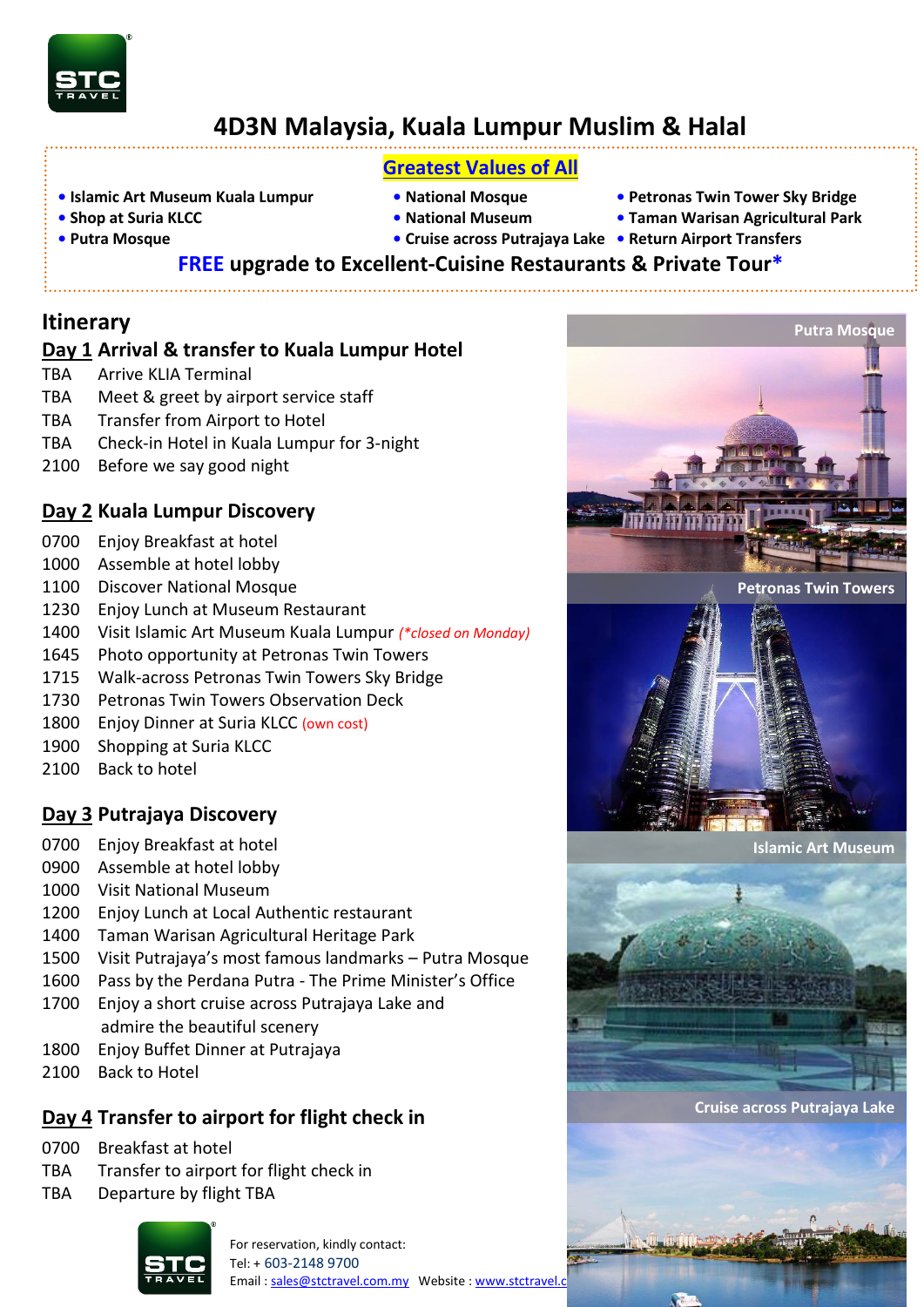

| Tour Code: KUL4D05 |                                                                        |                          | <b>Tour Fare (MYR)</b><br>(Per person per package) |                       |                     |                        |                         |                              |
|--------------------|------------------------------------------------------------------------|--------------------------|----------------------------------------------------|-----------------------|---------------------|------------------------|-------------------------|------------------------------|
| <b>Star</b>        | <b>Hotels</b>                                                          | <b>Travelling Period</b> | 2 <sup>1</sup><br><b>ADT</b>                       | $3 - 5$<br><b>ADT</b> | $6-8$<br><b>ADT</b> | $9 - 11$<br><b>ADT</b> | $12 - 14$<br><b>ADT</b> | <b>Single</b><br><b>Supp</b> |
| $3*$               | Izumi Hotel Bukit Bintang*<br>(SUP) Rating: 7.6                        | 01 Apr 19 - 31 Mar 20    | 2829                                               | 2249                  | 1619                | 1459                   | 1289                    | 300                          |
| $3*$               | Alpha Genesis Hotel Bukit Bintang*<br>(SUP), Rating: 7.0               | 01 Apr 19 - 31 Mar 20    | 2839                                               | 2239                  | 1629                | 1459                   | 1289                    | 300                          |
| $3*$               | Swiss-Inn Chinatown Kuala Lumpur<br>(DLX), Rating: 7.6                 | 01 Apr 19 - 31 Mar 20    | 2859                                               | 2259                  | 1649                | 1489                   | 1319                    | 330                          |
| $3*$               | Holiday Inn Express Kuala Lumpur<br>(STD), Rating: 8.4                 | 01 Apr 19 - 31 Mar 20    | 2919                                               | 2319                  | 1709                | 1549                   | 1389                    | 400                          |
| $3*$               | <b>Hotel Capitol Kuala Lumpur</b><br>(SUP) Rating: 7.8                 | 01 Apr 19 - 31 Mar 20    | 2919                                               | 2319                  | 1709                | 1549                   | 1389                    | 400                          |
| $3*$               | <b>Cititel Mid Valley *</b><br>(SUP), Rating: 7.6                      | 01 Apr 19 - 31 Mar 20    | 3009                                               | 2409                  | 1799                | 1639                   | 1479                    | 500                          |
| $4*$               | Verdant Hill Hotel Kuala Lumpur<br>(STD), Rating: 8.6                  | 01 Apr 19 - 31 Mar 20    | 2859                                               | 2259                  | 1649                | 1489                   | 1329                    | 280                          |
| $4*$               | The Federal Kuala Lumpur<br>(SUP), Rating: 7.6                         | 01 Apr 19 - 31 Mar 20    | 3009                                               | 2419                  | 1809                | 1649                   | 1489                    | 460                          |
| $4*$               | <b>Hotel Royal Kuala Lumpur</b><br>(DLX), Rating: 7.7                  | 01 Apr 19 - 31 Mar 20    | 3019                                               | 2429                  | 1819                | 1659                   | 1499                    | 460                          |
| $4*$               | <b>Furama Bukit Bintang</b><br>(DLX), Rating: 7.9                      | 01 Apr 19 - 31 Mar 20    | 3029                                               | 2429                  | 1829                | 1669                   | 1499                    | 480                          |
| $4*$               | <b>Ramada Suites KL City Centre</b><br>(Studio Executive), Rating: 8.5 | 01 Apr 19 - 31 Mar 20    | 3059                                               | 2459                  | 1849                | 1689                   | 1529                    | 500                          |
| $4*$               | <b>Novotel Kuala Lumpur City Centre</b><br>(SUP), Rating: 7.4          | 01 Apr 19 - 31 Mar 20    | 3079                                               | 2479                  | 1879                | 1709                   | 1549                    | 520                          |
| $4*$               | Meliá Kuala Lumpur<br>(Melia Guestroom), Rating: 8.3                   | 01 Apr 19 - 31 Mar 20    | 3119                                               | 2529                  | 1929                | 1759                   | 1599                    | 570                          |
| $5*$               | <b>Dorsett Kuala Lumpur</b><br>(Dorsett Room), Rating: 8.1             | 01 Apr 19 - 31 Mar 20    | 3129                                               | 2529                  | 1929                | 1769                   | 1599                    | 580                          |
| $5*$               | Hotel Istana<br>(DLX), Rating: 8.3                                     | 01 Apr 19 - 31 Mar 20    | 3179                                               | 2579                  | 1989                | 1819                   | 1659                    | 630                          |
| $5*$               | Parkroyal Kuala Lumpur *<br>(SUP), Rating: 8.2                         | 01 Apr 19 - 31 Mar 20    | 3189                                               | 2589                  | 1999                | 1829                   | 1669                    | 640                          |
| $5*$               | Berjaya Times Square Hotel *<br>(Studio), Rating: 7.4                  | 01 Apr 19 - 31 Mar 20    | 3249                                               | 2649                  | 2059                | 1889                   | 1729                    | 710                          |
| $5*$               | JW Marriott Hotel Kuala Lumpur<br>(DLX), Rating: 8.7                   | 01 Apr 19 - 31 Mar 20    | 3569                                               | 2979                  | 2389                | 2219                   | 2059                    | 1060                         |